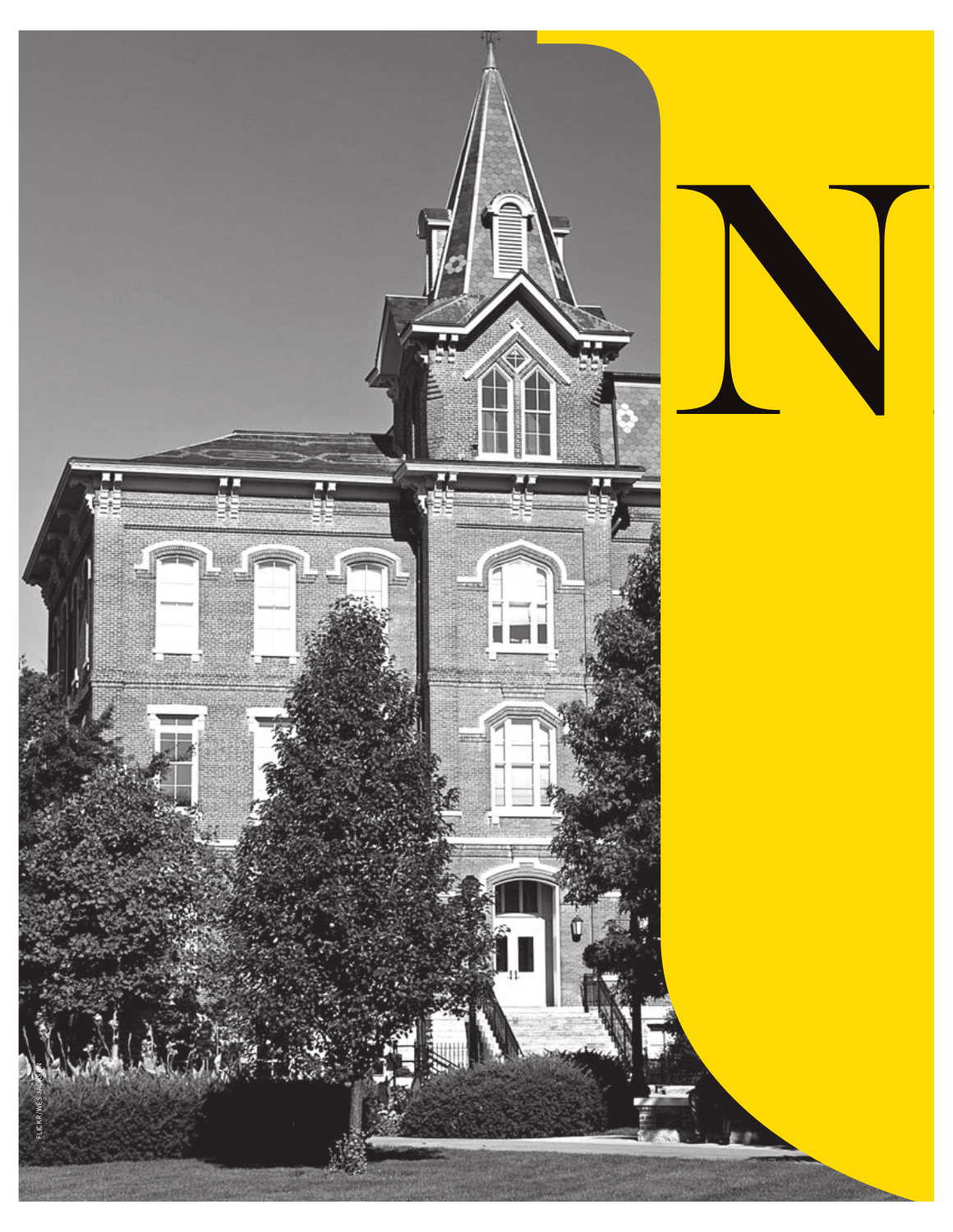

Does Purdue's move into online learning signal a greater shift<br>in education?<br>By Mark Toner

Ith all the talk about the increasing costs of higher ducation, the most sign shift in the postsecondar landscape this year may have come about for a single dollar. increasing costs of higher education, the most significant shift in the postsecondary landscape this year may

That's how much Purdue University said in April it would pay to acquire the for-profit Kaplan University, with the goal of spinning it off as an online-only entity still provisionally known only as "New U." Purdue followed that announcement with plans to provide online job training to as many as 10,000 U.S. employees that Indian technology outsourcing giant Infosys intends to hire in the United States over the next few years.

The Indiana university's moves — specifically the acquisition of a for-profit provider by a public institution — have not been without controversy; at press time the acquisition was still awaiting approval by Purdue's accreditor. Purdue President Mitch Daniels, who is the former governor of Indiana, has repeatedly called these efforts natural extensions of the public research university's mission, akin to past shifts such as creating satellite campuses to reach non-residential students.

"It's correct to look at all these activities together in terms of the modernization of the land-grant mission," says Daniels. "We see that as not only consistent with our historic mission, but also a necessary component of it in this era."

It's also clear they represent a dramatic effort to leverage online learning to reach an audience untapped by most traditional fouryear institutions: the 36 million working adults with some college and the 56 million with no college credit who are primarily seeking career credentials, advancement or ongoing learning opportunities.

Purdue's actions, and the less dramatic but equally significant shifts toward online and careerfocused programs at institutions across the country, come at a time when the public and policymakers are pressuring higher education to look beyond four-year degrees. Meanwhile, the for-profit sector is undergoing its own seismic shifts. Daniels calls these trends "an opportunity and a duty."

These developments represent "the next stage and maturation of online education," says Trace Urdan, a managing director at Tyton Partners, who has followed the sector for two decades. In turn, online education will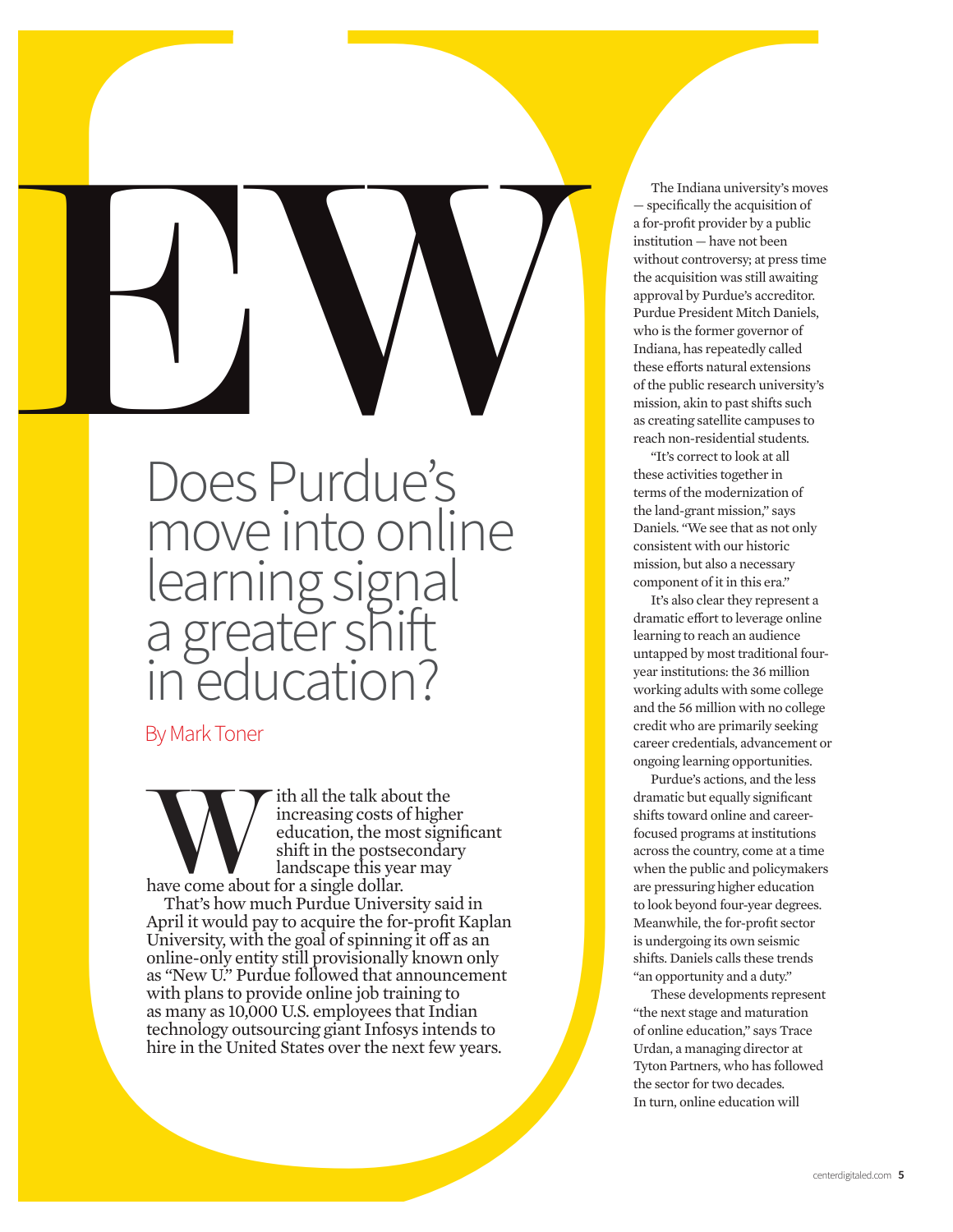**"Since we want and<br>peed to preserve the** best system of higher education in the world, we need our institutions to find the way forward in new ways that continue that standing."

Mitch Daniels, President, Purdue University

**FLICKR/BROOKINGS INSTITUTION** 

become an increasingly important part of serving a changing population of postsecondary students.

"Being adept at digital education as it quickly evolves is going to be important — if not necessary — at institutions like ours," Daniels says.

In some circles, Purdue's<br>actions are being touted as<br>a game-changing strategic<br>shift that higher education<br>institutions simply must make to n some circles, Purdue's actions are being touted as a game-changing strategic shift that higher education remain relevant and sustainable. And indeed, many colleges and universities are moving in similar directions. A recent survey by online education management company 2U Inc. found 9 out of 10 deans anticipate growth in their online offerings.

In other circles, the reactions have been less enthusiastic. On Twitter, the Century Foundation's Bob Shireman famously likened the acquisition to the horror movie Get Out, "with Kaplan's predatory brain transplanted into a Purdue

body." Purdue's announcements have raised a range of questions both inside and outside the academy, including ones involving faculty, quality, corporate influence, and the financing and ultimate sustainability of higher education institutions.

But stepping back to look at the Purdue-Kaplan acquisition reveals familiar pressures, and a larger-scale approach to strategies that other institutions have attempted. For example, both Arizona State University and the University of Southern California nonprofit institutions - have worked with for-profit providers to develop and deliver online programs. In similar fashion, the Purdue-Kaplan acquisition creates a new nonprofit online institution, with the remaining for-profit part of Kaplan serving as a traditional online program management (OPM) provider. Aside from its ownership structure, the acquisition in many ways reflects the typical "buy vs. build" decision that other institutions face when they deliberate the expansion of their online offerings, according to Urdan.

"There's a lot of blurring of the lines between for-profits and nonprofits," says Paul LeBlanc, president of Southern New Hampshire University (SNHU), a nonprofit institution that has been a leader in developing online programs. "One narrative is that notfor-profits are taking the online space back. A more nuanced read is that nonprofit higher education is taking more ownership of the online space with the help of online players."

That's in large part due to shifts in the for-profit sector, which has been driven in part to seek partnerships with nonprofit institutions after the beating it has taken in recent years.

"Speaking broadly, the for-profit brand has been severely damaged over the last eight to nine years," says Urdan.

Encouraged by the perception that the Trump Administration will be more flexible than its predecessor, for-profits also are attempting to strengthen their positions wherever possible. The University of Phoenix's parent company went private to insulate itself from quarterly earnings pressure, and Strayer and Capella announced plans to merge in October.

"We're going to see lots of similar dramatic transactions," Urdan predicts. "Probably every single one of them is going to look a bit different."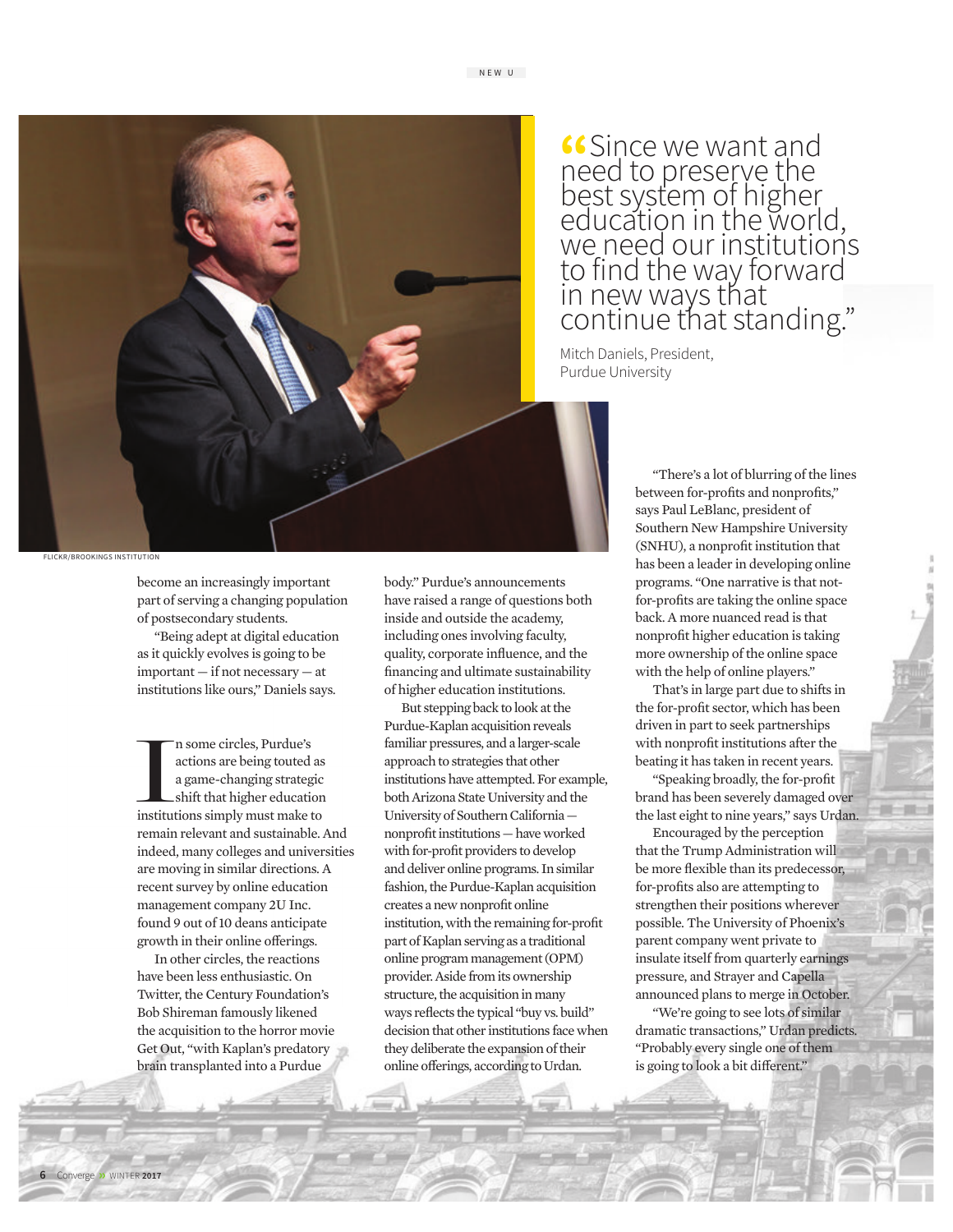For traditional institutions, that represents a challenge and an opportunity, according to Brian C. Mitchell, the former president of Bucknell University and Washington and Jefferson College. "We shouldn't be afraid of investigating the kinds of approaches that Daniels is doing but we should be very clear-headed, focused, programmatic and businessminded," he says. "We don't have the luxury of spending 20 to 30 years on the peaks and valleys of failures."

or traditional institutions,<br>
reaching new kinds of<br>
students has been a driver<br>
for expanding online<br>
offerings — and for good reason, says reaching new kinds of students has been a driver for expanding online Mitchell, now a higher education advisor and director of the Edvance Foundation. "We cannot continue doing programmatically and financially what we're doing," he says. "How does technology fit into the overall financing of higher education?"

Typically, traditional institutions have started with online graduate programs to test the waters and avoid pushback from alumni who still often see online degrees as diluting the value of their own diplomas. But now, Urdan says, "a broader range of institutions are comfortable with and interested in providing online education, and not just in a rarified way to a small set of graduate students, but [focusing on] undergraduate degree completion and working adult education."

That latter trend is pushing traditional four-year institutions into the workforce development arena that community colleges and for-profit providers have traditionally dominated. (Infosys, for example, has tapped both Purdue and North Carolina's community college system to provide workforce training as it prepares to hire greater numbers of U.S. workers.)

With growth in demand for postsecondary credentials, "a lot of the training needs are moving upstream," says Martin Van Der Werf, associate director of editorial and postsecondary policy at Georgetown University's Center on Education and the Workforce. Indeed, nearly half of respondents to the 2U survey said non-traditional online offerings — including both graduate and certificate programs — offer the greatest opportunities for growth.

To that end, Purdue's New U will initially focus "on the enhancement of career skills" and closely monitor job placement metrics, according to Daniels. And SNHU now is building a master's program catering to the specific needs of teachers employed by for-profit K12 Inc.

"Any time any entity says, 'we want your help improving,' that's what we look for," LeBlanc says.

Rising costs, non-traditional students and the ongoing policy push for postsecondary credentials are all contributing to the growing focus on adult education. In speeches this fall, U.S. Education Secretary Betsy DeVos called for a "major shift" in higher education, pointing to the need for more workforce training programs.

"We need to stop forcing kids into believing a traditional four-year



degree is the only pathway to success," DeVos said at a meeting focused on apprenticeship at the White House in November. (Thus far, the Trump Administration appears to mirror its predecessor in its support for two-year degrees and postsecondary workplace certificates and credentials as much as it diverges from the Obama-era focus on regulating for-profit institutions. Republicans were introducing legislation to reauthorize the Higher Education Act at press time.)

While these pressures place greater emphasis on career-focused offerings, it's important for traditional institutions to recognize their strengths and weaknesses, experts say.

"The growth and existence of the [workforce development] market happened to some extent because colleges and universities were somewhat ossified," Urdan says.

It's important to avoid diluting the mission, adds Susan Metros, a senior fellow with the Center for Digital Education (CDE). "Community colleges have been doing that type of education for a long time — they have faculty who are professionals, programs, partnerships and internships," she says. "For a more traditional institution, I understand where you might see it as a way to increase your bottom line, but I don't think you're necessarily going to be that good at it."

At the same time, traditional colleges and universities long have had career placement and internship

**"** We need to stop forcing kids into believing a traditional fouryear degree is the only pathway to success."

Betsy DeVos, U.S. Education Secretary